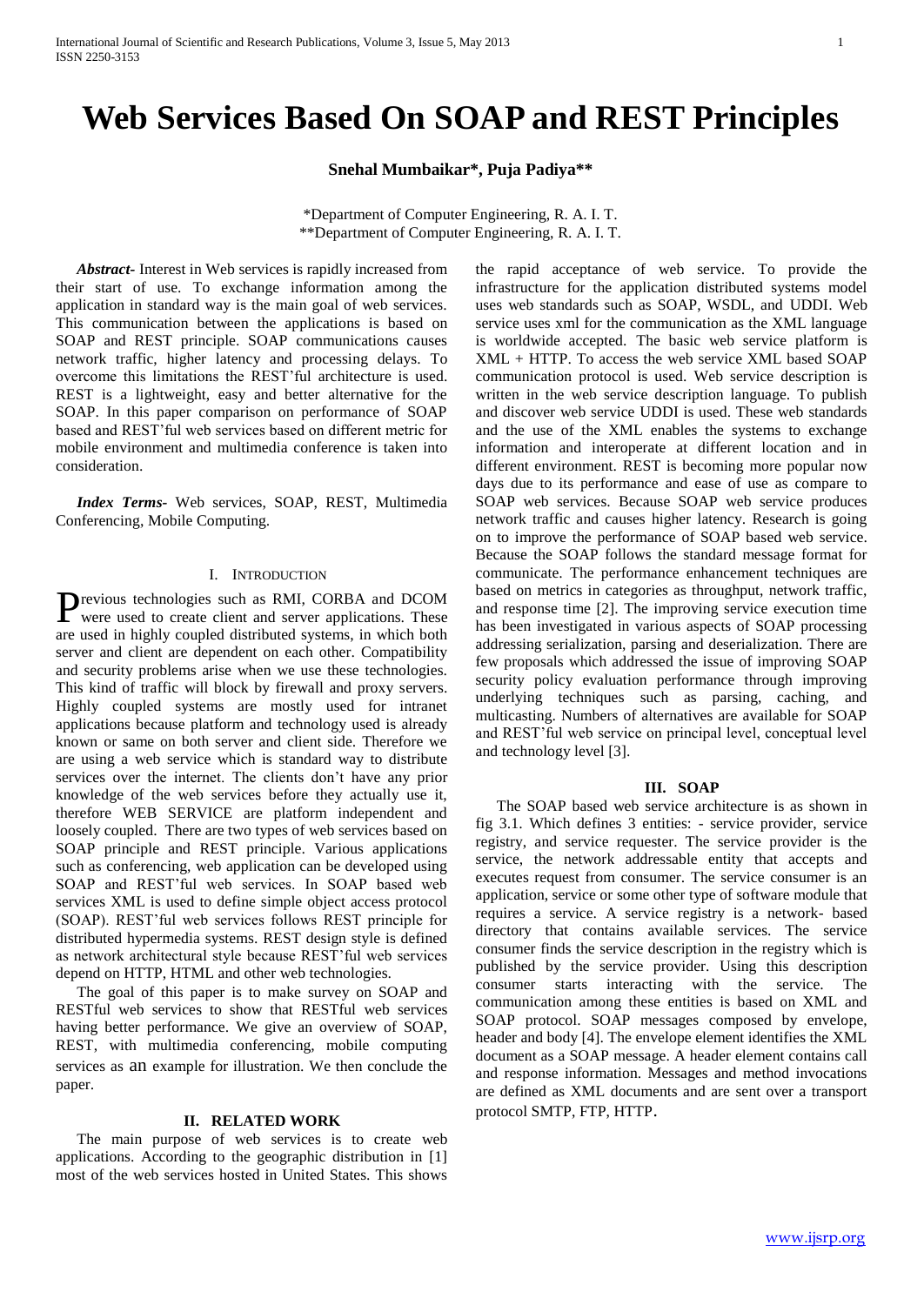#### **IV. REST**

The term representational state transfer was introduced by Roy Fielding. REST style architecture is client server architecture in which client sends request to server then server process the request and return responses. These request and responses build around the transfer of representations of resources. A resource is something that is identified by URI. Representation of resource is typically a document that captures the current or intended state of a resource. REST is less strongly typed than SOAP. The REST language is based on the use of nouns and verbs. REST does not require message format like envelope and header which is required in SOAP messages. So as XML parsing is also not required bandwidth requirement is less. Design principle of REST is as follows- addressability, statelessness and uniform interface. Addressability- REST models the datasets to operate on as resources where resources are marked with URI. A uniform and standard interface is used to access the rest resources i.e. using fixed set of HTTP methods. Every transaction is independent and unrelated to the previous transaction as all data required to process the request is contained in that request only, client session data is not maintained on server side therefore server responses are also independent. These principles make the REST application simple and lightweight. The web application which follows the REST architecture we call it as RESTful web service. Restful web services uses GET, PUT, POST and DELETE http methods to retrieve, create, update and delete the resources.



**Figure 3.1: Web service architecture.**

# **V. PERFORMANCE COMPARISION OF WEB SERVICES**

Previously we are using the SOAP based web services in mobile computing environment, multimedia conferencing and many other applications. But the use of SOAP messages require large bandwidth, encoding and decoding of XML based SOAP messages consumes resources; these are the unacceptable performance overheads. Therefore we are using RESTful web services as an alternative to get better performance. For their performance comparison we are considering two applications such as multimedia conferencing and mobile computing.

The main requirement of mobile computing is connection of mobile system to a conventional distributed computing environment, for that we are using web services. Now considering performance of SOAP and RESTful web service in mobile computing environment where the service client is mobile application. [5] Evaluates the performance of both web services which provides the same functionalities in mobile computing environment. Two benchmarks are implemented based on float and string data type as parameter to the web service. The service client runs on mobile emulator. Results are captured for SOAP and RESTful web services in terms of total response time and message size. Table I shows that,

1) Message size in RESTful web services (in both cases) is 9 to 10 times lesser than size of SOAP based web services message.

2) Similarly time required for processing and transmission is also 5 to 6 times lesser than SOAP based web services.

Now taking multimedia conferencing into consideration these are audio-video conferencing, distance learning, online games etc. we can develop SOAP based and REST based web services for such applications. Multimedia conferencing model (e.g. parlay-x's conferencing model) is based on 3 entities – conference, participants, and media [6]. Where participant is an entity which participate into the conference, conference is uniquely identified context to which we can add and remove participant. The media represents the media stream which support participant's communication. We can develop such multimedia conferences using web services based on SOAP and REST principle. Now comparing performance of SOAP and REST based web services in multimedia conferencing application. [7] Gives this performance evaluation by considering different scenario such as Get conference, Adding participant, removal of participant, Get participants, End of conference. For implementation of conferencing application API for web services conferencing gateway is used. The request handlers for both web services are part of this conferencing gateway to handle the SOAP and REST communications with their applications. Table II shows that Performance evaluation of all scenarios as:

1) End to end time delays of RESTful web services are 3 to 5 times less than the SOAP web services.

2) The network load for RESTful web services is nearly 3 times lesser than SOAP based web service.

Similarly in short messaging service (SMS) for sending and receiving a message RESTful web services are used rather than the SOAP [8]. This is because SOAP and RESTful web services provides same functionalities but request and responses of SOAP based web services are written in SOAP format and then enveloped in an HTTP message while RESTful web services not uses SOAP format and only uses HTTP as application layer protocol.

#### VI. CONCLUSION

As we know web services are widely used over internet. Web Service performance is became an important factor. From the above analysis we concluded a RESTful web service is a better alternative for SOAP based web services. SOAP based web services are produces considerable network traffic, high latency and the message size is also large this is not in the case of RESTful. The RESTful web services have better performance than SOAP based web services in wired and wireless communication network. The RESTful web services are lightweight, easy and Self-descriptive with higher flexibility and lower overhead.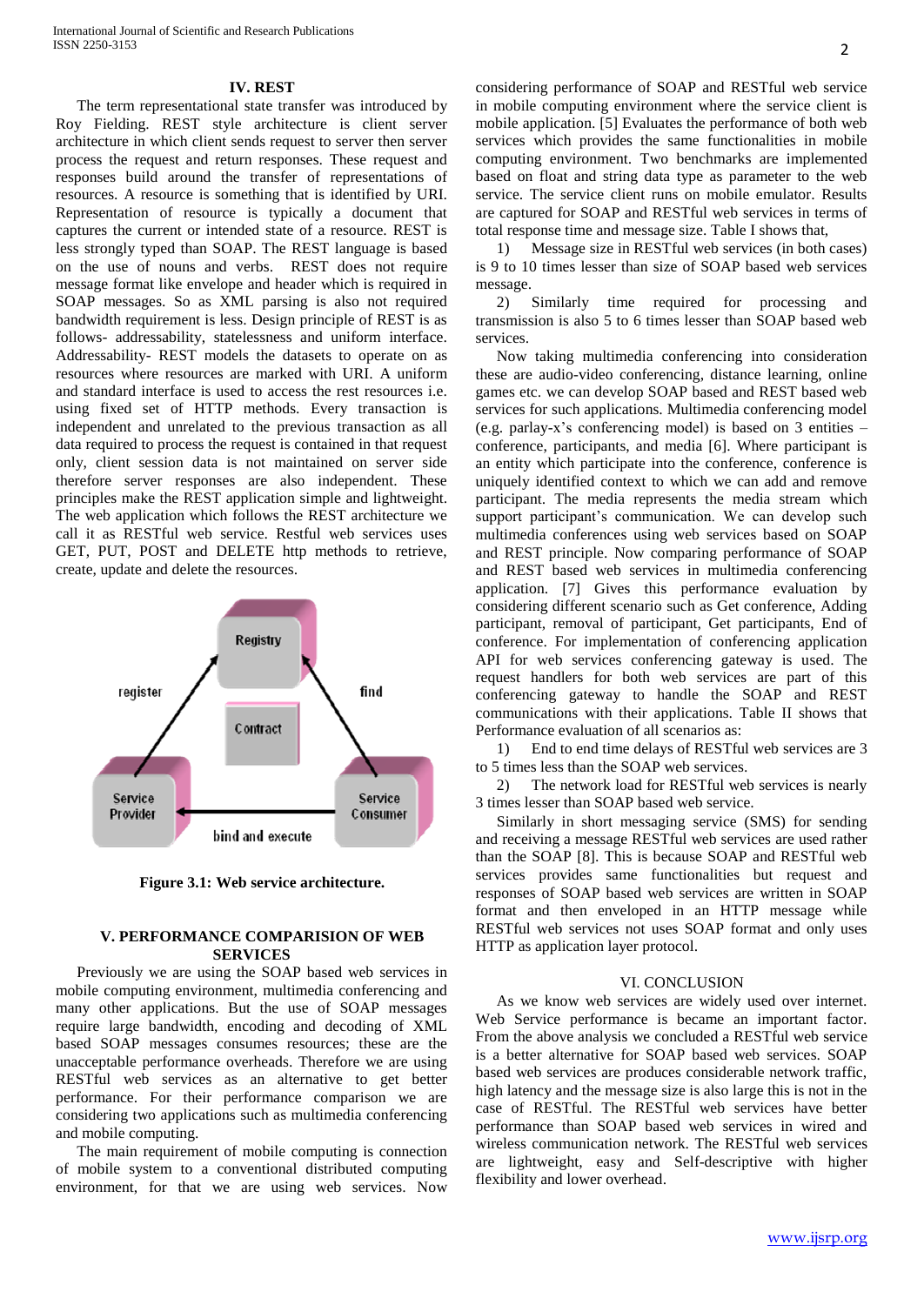| <b>Number</b><br>of array<br>elements | <b>Message Size (byte)</b> |                                     |                         |                                     | Time (Milliseconds)     |                                     |                         |                                     |  |
|---------------------------------------|----------------------------|-------------------------------------|-------------------------|-------------------------------------|-------------------------|-------------------------------------|-------------------------|-------------------------------------|--|
|                                       | <b>SOAP/HTTP</b>           |                                     | <b>REST (HTTP)</b>      |                                     | <b>SOAP/HTTP</b>        |                                     | <b>REST (HTTP)</b>      |                                     |  |
|                                       | String<br>Concatenation    | Float<br><b>Numbers</b><br>Addition | String<br>Concatenation | Float<br><b>Numbers</b><br>Addition | String<br>Concatenation | Float<br><b>Numbers</b><br>Addition | String<br>Concatenation | Float<br><b>Numbers</b><br>Addition |  |
| $\overline{2}$                        | 351                        | 357                                 | 39                      | 32                                  | 781                     | 781                                 | 359                     | 359                                 |  |
| 3                                     | 371                        | 383                                 | 48                      | 36                                  | 828                     | 781                                 | 344                     | 407                                 |  |
| $\overline{4}$                        | 395                        | 409                                 | 63                      | 35                                  | 828                     | 922                                 | 359                     | 375                                 |  |
| 5                                     | 418                        | 435                                 | 76                      | 39                                  | 969                     | 1016                                | 360                     | 359                                 |  |

# **TABLE I** : PERFORMANCE RESULTS OF SOAP AND RESTFUL WEB SERVICES IN MOBILE COMPUTING [5].

# **TABLE II:** PERFORMANCE RESULTS OF MULTIMEDIA CONFERENCING USING SOAP AND REST INTERFACES [8].

| <b>MULTIMEDIA</b>                 |                                               | <b>SOAP-based</b>                          |                         | <b>REST-based</b>                             |                                      |                         |  |
|-----------------------------------|-----------------------------------------------|--------------------------------------------|-------------------------|-----------------------------------------------|--------------------------------------|-------------------------|--|
| <b>CONFERENCING</b><br><b>API</b> | Delay in a<br>distributed<br>environment (ms) | Delay on<br>the same<br>$machine$ ( $ms$ ) | Network<br>load (bytes) | Delay in a<br>distributed<br>environment (ms) | Delay on<br>the same<br>machine (ms) | Network<br>load (bytes) |  |
| Create<br>conference              | 848.4                                         | 381.7                                      | 767                     | 171.4                                         | 102.7                                | 273                     |  |
| Get conference<br>information     | 818.6                                         |                                            | 546                     | 172.3                                         | 98.6                                 | 177                     |  |
| Add participant                   | 1325.3                                        | 334.2                                      | 578                     | 368.8                                         | 103.3                                | 200                     |  |
| Remove<br>participant             | 1322.3                                        | 357                                        | 588                     | 382.9                                         | 107.2                                | 195                     |  |
| Get participants                  | 787.1                                         | 342.7                                      | 615                     | 197.8                                         | 104.8                                | 195                     |  |
| Get participant<br>information    | 766.2                                         | 346.7                                      | 619                     | 169.8                                         | 105                                  | 204                     |  |
| End conference                    | 1508.4                                        | 341.4                                      | 500                     | 556.6                                         | 105.3                                | 204                     |  |